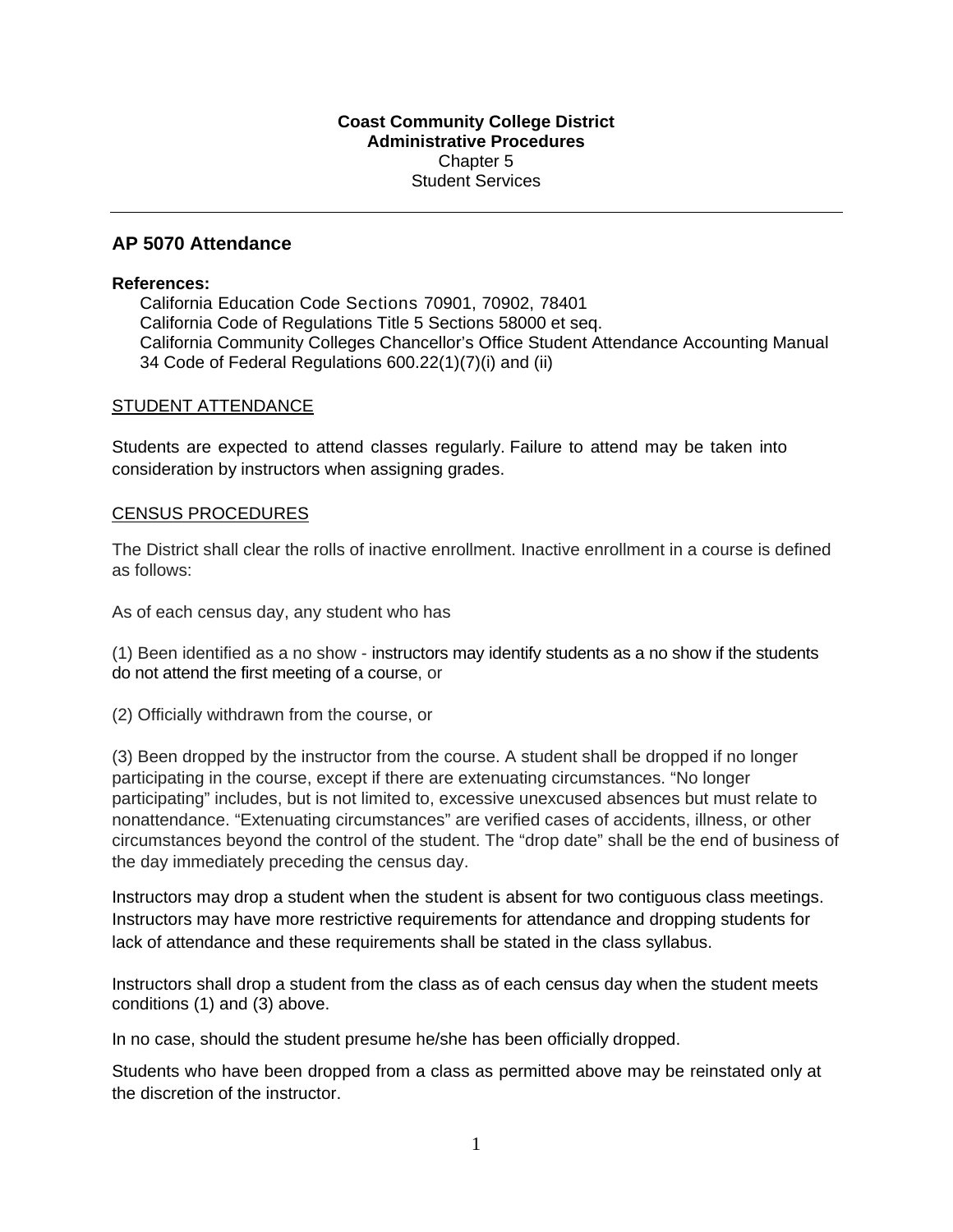# AFTER CENSUS PROCEDURES

 Instructors may drop a student when the student is absent for two contiguous class meetings. Instructors may have more restrictive requirements for attendance and dropping students for lack of attendance and these requirements shall be stated in the class syllabus.

## LAST DATE OF STUDENT ATTENDANCE

Consistent with federal regulations pertaining to federal financial aid eligibility, each instructor will document and report the last date of attendance for all students who stopped attending a class, including students who withdrew themselves, after the census day for the class but before the last day of the class.

The last date of attendance is the actual date that a student actively participated in the class activities that faculty can document in case of an audit.

For face-to-face classes, documentation is based on taking class attendance and the class roster.

For distance education classes, documentation is based on participation in academically-related activities such as:

- ‐ Submitting an academic assignment
- ‐ Taking an exam, an interactive tutorial, or computer-assisted instruction
- ‐ Attending a study group that is assigned by the institution
- ‐ Participating in an online discussion about academic matters
- ‐ Initiating contact with a faculty member to ask a question about the academic subject studied in the course

A determination of academic attendance or attendance at an academically-related activity must be made by the institution; a student's certification of attendance that is not supported by institutional documentation is not acceptable under federal regulations.

The last date of attendance for a student may not be the same date as the date a student withdrew from a class or the date when faculty dropped a student from the class. A student may drop himself/herself on a certain date but he/she could have stopped actually attending and/or participating in the class at an earlier date, as documented and stated above.

### ATTENDANCE ACCOUNTING

Responsibilities:

 The Director of Admissions and Records and/or Dean of Enrollment Services at each college shall be responsible for the overall coordination and implementation of the regulations relating to attendance accounting.

Definitions:

All terms used in this administrative procedure shall be those adopted in the Student